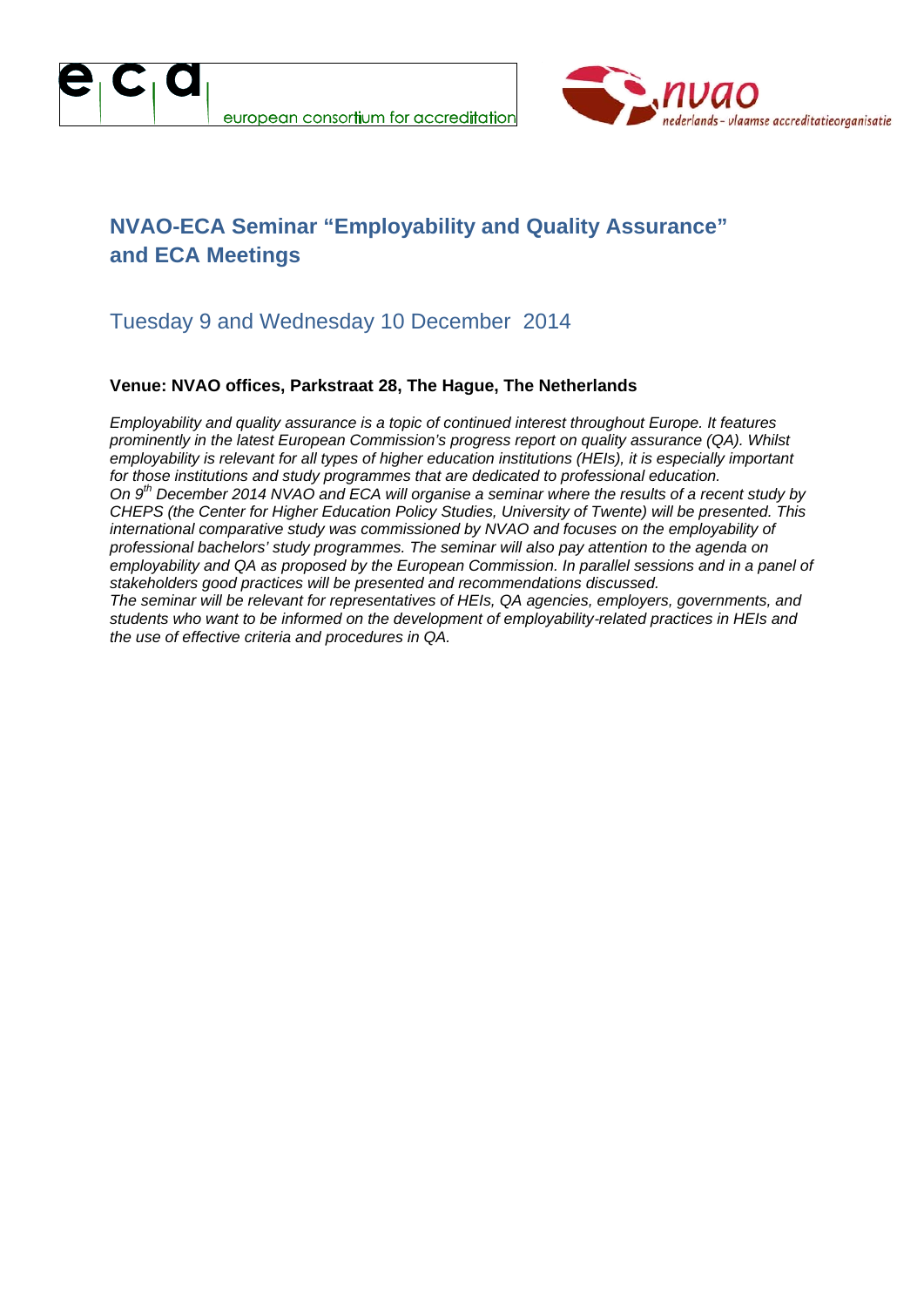



## **Tuesday 9 December**

09.00 – 10.45 h ECA Board meeting

# **NVAO-ECA Seminar "Employability and Quality Assurance"**

*Chair: Lucien Bollaert, Executive Board Member of NVAO and Board Member of ECA* 

| $10.30 - 11.00$ | Registration                                                                                                                                                                        |  |
|-----------------|-------------------------------------------------------------------------------------------------------------------------------------------------------------------------------------|--|
| $11.00 - 11.15$ | Welcome addresses<br>> Ann Demeulemeester, Vice-Chair of NVAO<br>Lucien Bollaert<br>⋗<br>Rafael van Grieken, Director of ANECA (Spain) and Chair of ECA<br>➤                        |  |
| $11.15 - 11.40$ | Employability and quality assurance: the view of the European Commission<br>Margaret Waters, Deputy Head of Unit - Higher Education and<br>Erasmus, European Commission             |  |
| $11.40 - 12.25$ | Presentation of CHEPS study "Employability of professional bachelors from an<br>international perspective"<br>Don Westerheijden and Renze Kolster, CHEPS, University of Twente<br>➤ |  |
| $12.25 - 12.30$ | Introduction to the themes of the afternoon parallel sessions<br>Lucien Bollaert<br>➤                                                                                               |  |
| $12.30 - 13.30$ | Lunch                                                                                                                                                                               |  |
| $13.30 - 14.30$ | Themes (parallel sessions)<br>$\triangleright$ Professional competences                                                                                                             |  |
|                 |                                                                                                                                                                                     |  |
|                 | Presentation by Colm O'Doherty, Institute of Technology<br>O<br>Tralee (Ireland)                                                                                                    |  |
|                 | Chaired by Ann Demeulemeester<br>$\circ$                                                                                                                                            |  |
|                 | $\triangleright$ Involvement of professional field                                                                                                                                  |  |
|                 | Presentation by Mieke Beckers, Odisee (Belgium)<br>$\circ$                                                                                                                          |  |
|                 | Presentation by Alfons Noe, Fachhochschule Südwestfalen -<br>$\circ$<br>Soest (Germany)                                                                                             |  |
|                 | Chaired by René-Paul Martin, CTI (France) and Vice-Chair of<br>$\circ$<br>ECA                                                                                                       |  |
|                 | $\triangleright$ The position of employability in external quality assurance                                                                                                        |  |
|                 | Presentation by David Metz and Kirstine Westh Larsen, The<br>$\circ$<br>Danish Accreditation Institution                                                                            |  |
|                 | Presentation by Paul van Roon, employers representative,<br>$\circ$                                                                                                                 |  |
|                 | <b>Board Member of NVAO</b><br>Chaired by Jürgen Petersen, ZEvA (Germany) and Board<br>O                                                                                            |  |
|                 | Member of ECA                                                                                                                                                                       |  |
| $14.30 - 14.50$ | <b>Break</b>                                                                                                                                                                        |  |
| $14.50 - 15.45$ | Panel discussion                                                                                                                                                                    |  |
|                 | Johan Cloet, European Association of Institutions in Higher Education<br>➤<br>(EURASHE)                                                                                             |  |
|                 | > Margaret Waters, European Commission                                                                                                                                              |  |
|                 | Tijana Isoski, European Students' Union (ESU)<br>➤                                                                                                                                  |  |
|                 | Paul van Roon, employers representative, Board Member of NVAO<br>➤                                                                                                                  |  |
|                 | Moderated by Rafael van Grieken<br>⋗                                                                                                                                                |  |
| $15.45 - 16.00$ | <b>Conclusions and farewell</b>                                                                                                                                                     |  |
|                 | <b>Lucien Bollaert</b><br>➤                                                                                                                                                         |  |
|                 | Rafael van Grieken<br>➤                                                                                                                                                             |  |
|                 | Ann Demeulemeester<br>⋗                                                                                                                                                             |  |
|                 |                                                                                                                                                                                     |  |